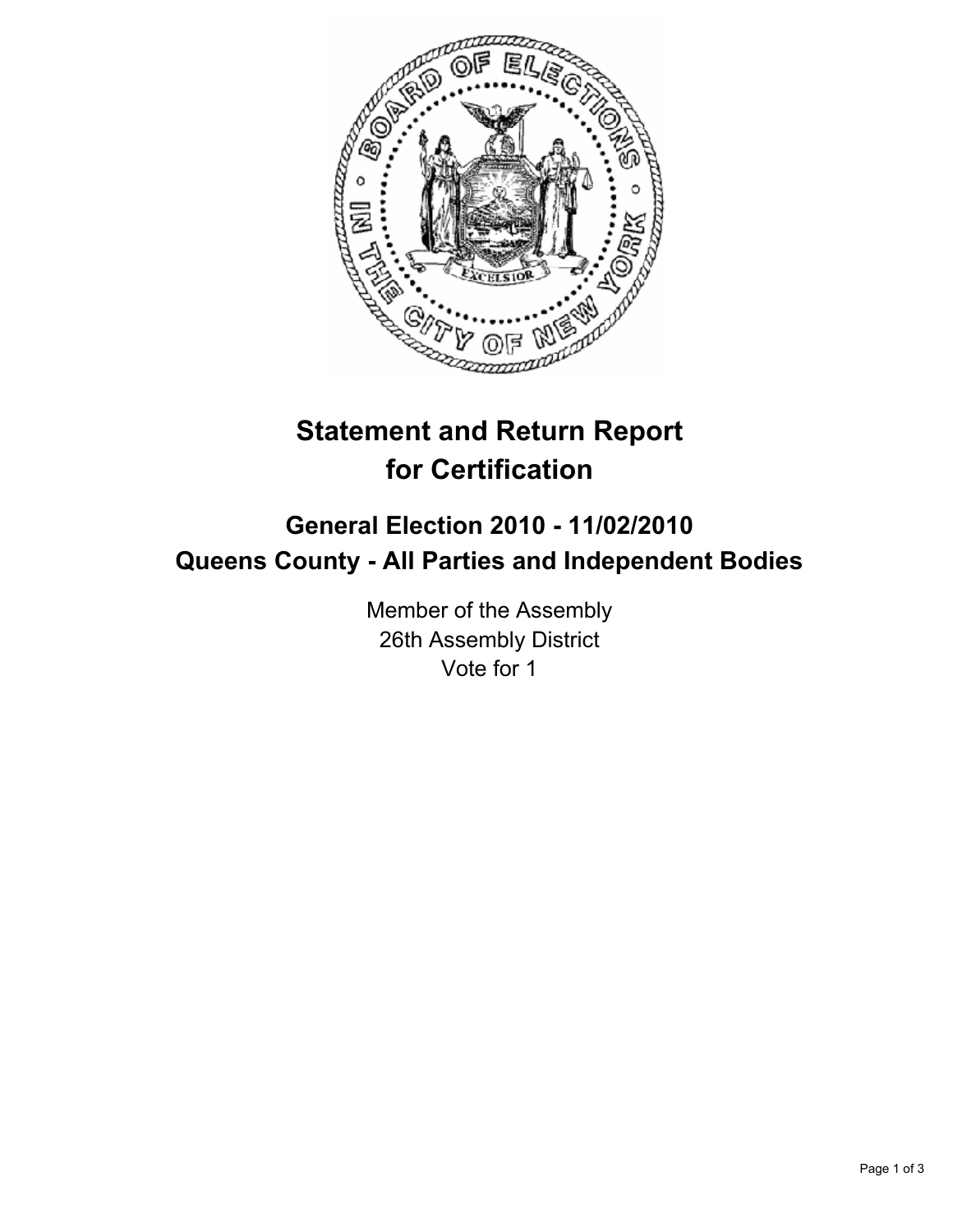

## **Assembly District 26**

| <b>PUBLIC COUNTER</b>              | 27,705         |
|------------------------------------|----------------|
| <b>EMERGENCY</b>                   | 0              |
| <b>ABSENTEE/MILITARY</b>           | 911            |
| <b>AFFIDAVIT</b>                   | 185            |
| <b>Total Ballots</b>               | 28,901         |
| EDWARD C BRAUNSTEIN (DEMOCRATIC)   | 14,473         |
| VINCENT J TABONE (REPUBLICAN)      | 9,609          |
| EDWARD C BRAUNSTEIN (INDEPENDENCE) | 791            |
| VINCENT J TABONE (CONSERVATIVE)    | 1,434          |
| BOB SPERANZA (WRITE-IN)            | 1              |
| CHARLES M. BRENNER (WRITE-IN)      | 1              |
| CHARLES SCHULTZ (WRITE-IN)         | 1              |
| DOUGLAS PRESCOTT (WRITE-IN)        | 1              |
| GOD (WRITE-IN)                     | 1              |
| JANELE MEYER SPENCER (WRITE-IN)    | 1              |
| JOHN DUANE (WRITE-IN)              | $\overline{2}$ |
| MARGARET MARKEY (WRITE-IN)         | 1              |
| MONTGOMERY SUMMA (WRITE-IN)        | 1              |
| NO NAME (WRITE-IN)                 | 7              |
| STEVE BEHAR (WRITE-IN)             | 1              |
| <b>VINCENT FAROW (WRITE-IN)</b>    | 1              |
| <b>Total Votes</b>                 | 26,326         |
| Unrecorded                         | 2,575          |